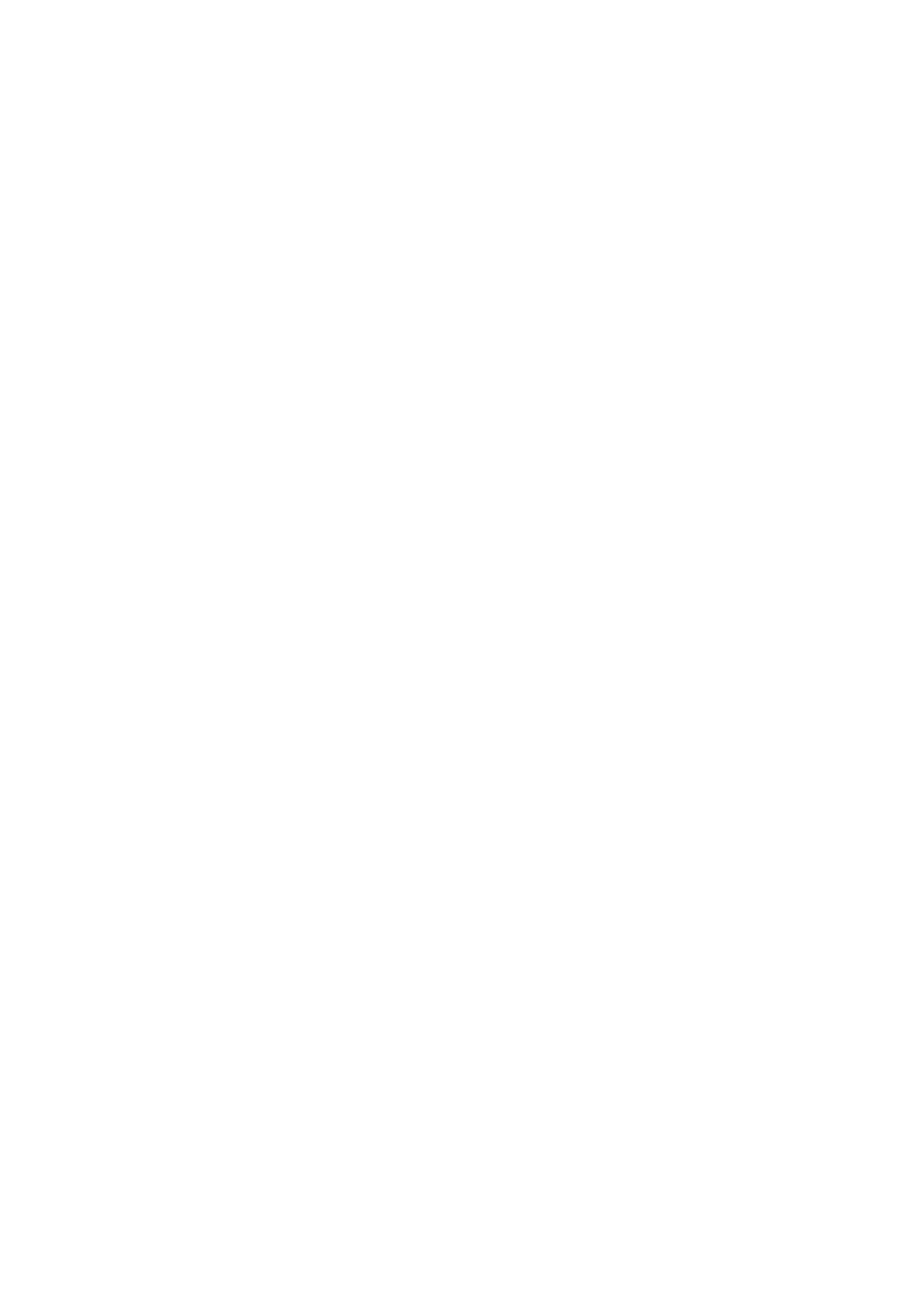

# **1 Apologies**

There were no apologies.

## **2 Declaration of Interest**

Member Tony Kake declared conflict for item 9. Member Renata Blair declared conflict for item 10.

## **3 Confirmation of Minutes**

Resolution number IMSB/2020/8

MOVED by IMSB Member T Henare, seconded by IMSB Member L Ngamane:

That the Independent Māori Statutory Board:

a) confirm the ordinary minutes of its meeting, held on Tuesday, 7 April 2020, including the confidential section, as a true and correct record.

## **CARRIED**

# **4 Extraordinary Business**

There was no extraordinary business.

#### **5 January and February Financial Reports**

Resolution number IMSB/2020/9

MOVED by IMSB Member L Ngamane, seconded by IMSB Member T Henare:

That the Independent Māori Statutory Board:

- a) receive the report to 31 January 2020.
- b) receive the report to 29 February 2020.

# **CARRIED**

# **6 Board Data Issues of Significance Report: Key Messages**

Resolution number IMSB/2020/10

MOVED by IMSB Member T Kake, seconded by IMSB Member T Henare:

That the Independent Māori Statutory Board:

- a) receive the Board's Data Issues of Significance Report
- b) note the key advocacy messages on data issues to the Council Group.

# **CARRIED**

# **7 Te Reo Position Paper**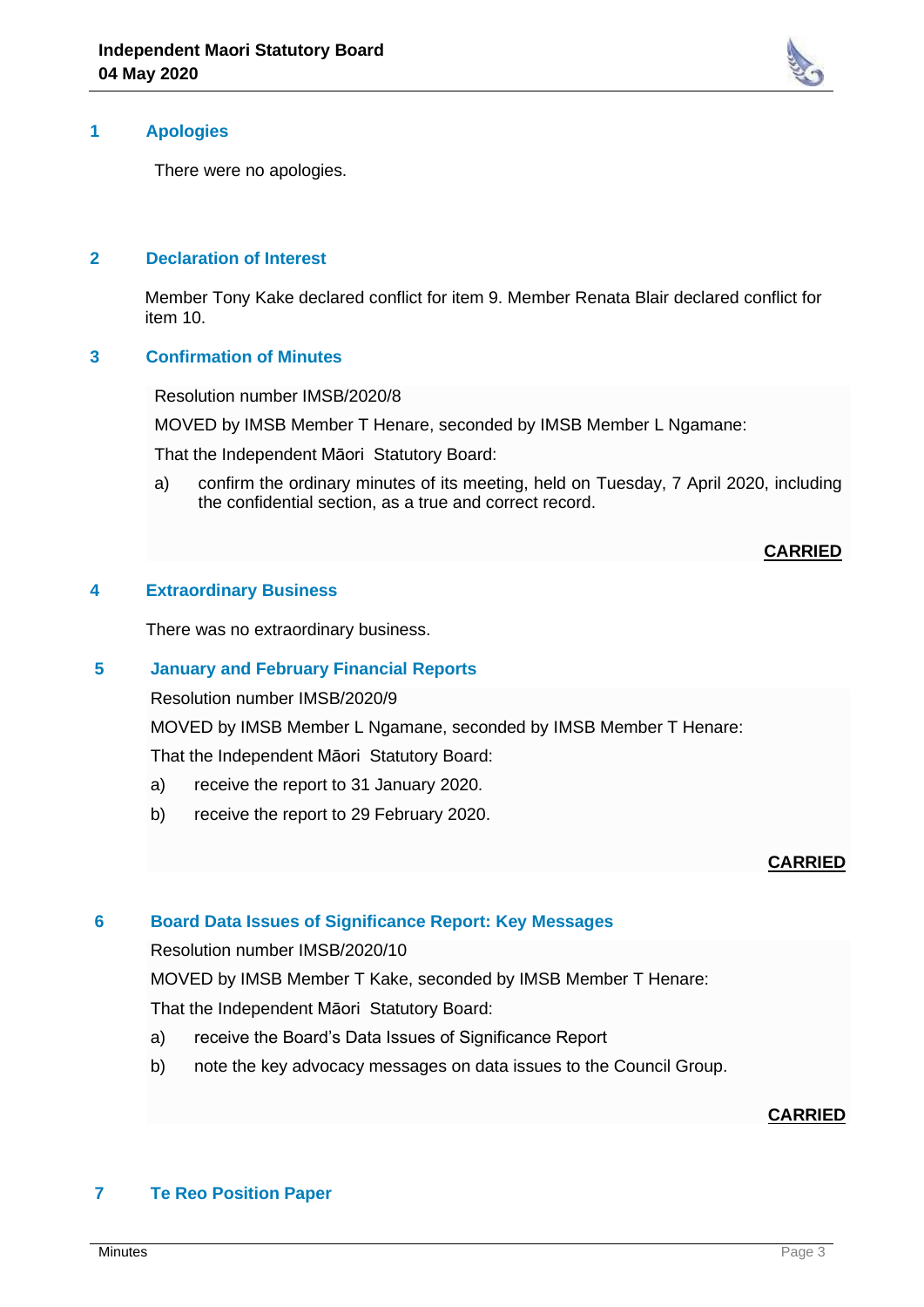

## Resolution number IMSB/2020/11

MOVED by IMSB Member K Wilson, seconded by Deputy Chairperson G Wilcox:

That the Independent Māori Statutory Board:

- a) receive the report.
- b) defer report for review, to come back to the board with updated report.

## **CARRIED**

# **8 Update Auckland Council Procurement Strategy**

Resolution number IMSB/2020/12

MOVED by IMSB Member T Henare, seconded by IMSB Member L Ngamane:

That the Independent Māori Statutory Board:

- a) receive the Update -Auckland Council Procurement Strategy
- b) note that Auckland Council needs to develop a procurement monitoring and evaluation framework to ensure any objectives that target Māori businesses are being met.

# **CARRIED**

# **9 The Southern Initiative and The Western Initiative Contribution to Māori Outcomes**

Resolution number IMSB/2020/13

MOVED by IMSB Member T Henare, seconded by IMSB Member R Blair: That the Independent Māori Statutory Board:

a) receive The Southern Initiative and The Western Initiative report.

# **CARRIED**

# **10 Te Matatini Herenga Waka Herenga Tangata 2021 Update**

Resolution number IMSB/2020/14

MOVED by Member J Smith, seconded by IMSB Member K Wilson:

That the Independent Māori Statutory Board:

a) receive council's update report prepared by Amokura Panoho.

#### **CARRIED**

# **11 Board submission on Rating Bill**

Resolution number IMSB/2020/15

MOVED by IMSB Member K Wilson, seconded by Deputy Chairperson G Wilcox: That the Independent Māori Statutory Board:

a) receive the report.